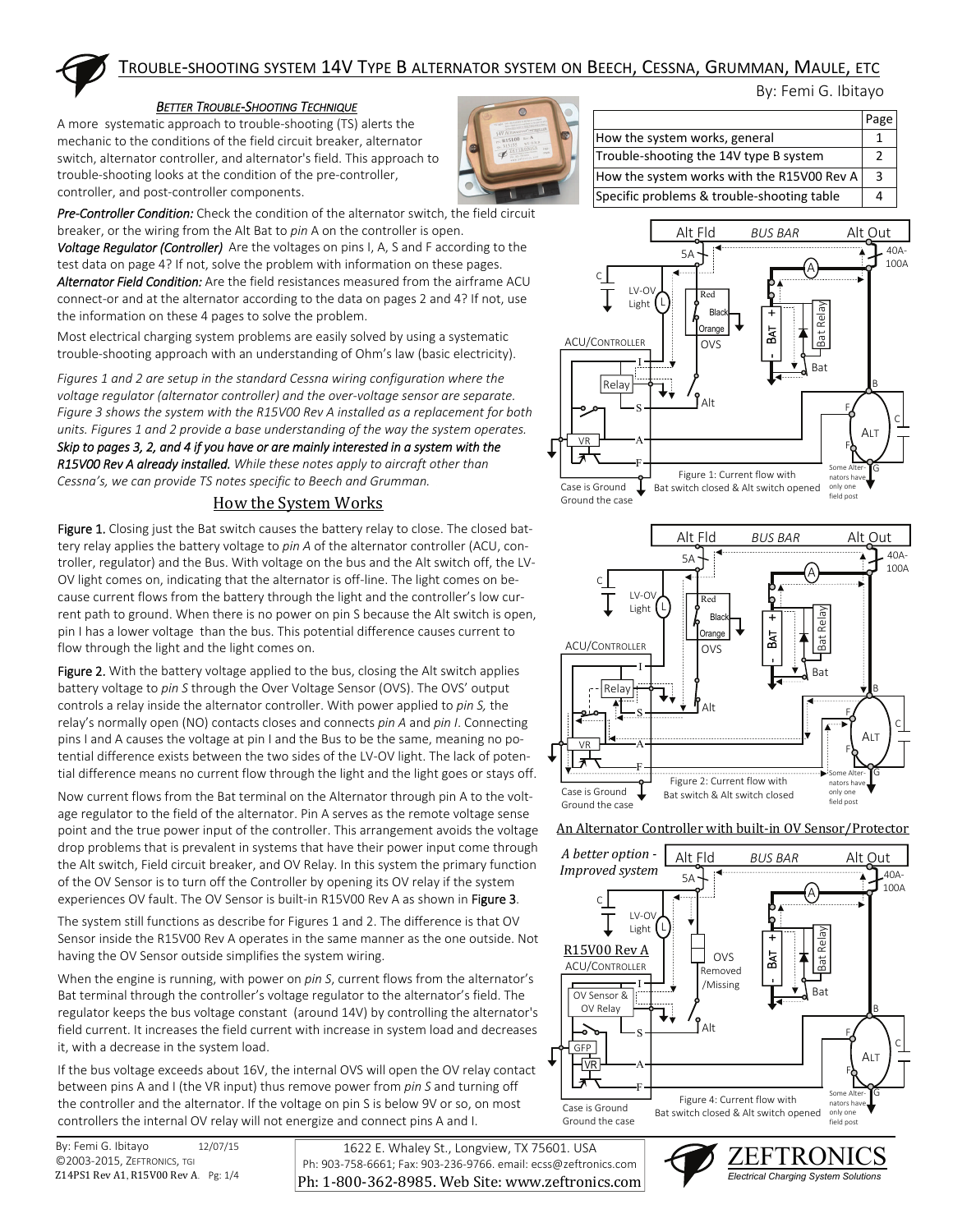

## *Checking the condition of the Alternator Charging System*

1. If the Master switch is a split type, turn on the Bat switch, turn off the Alt Sw ,and measure the indicated voltages. The LV/OV light in the cockpit should be on.

| Check Point           | Bus        | Pin 1  | Pin A      | Pin S      | Pin F      |
|-----------------------|------------|--------|------------|------------|------------|
| $Measure \Rightarrow$ |            |        |            |            |            |
| Expect $\Rightarrow$  | $12 - 13V$ | $1-6V$ | $12 - 13V$ | $0 - 0.5V$ | $0 - 0.2V$ |

### *If pin I has bus voltage on it:*

*Look for a short between pins A & I (internal or external to the controller). Disconnect the controller, a resistance of 0‐1K between pins A & I indicates a damaged controller.* 

### *If pin I has no voltage on it:*

*Verify that there is battery voltage on pin A. If there is confirm that pin I is not grounded. If pin I is not grounded, there is a probable open circuit in the controller or regulator between pins A & I.* 

2. If the Master switch is a split type, turn on the Bat switch, turn on the Alt Switch and measure the indicated voltages. The LV‐

| Check Point                   | Bus | Pin I      | Pin A      | Pin S      | Pin F        |
|-------------------------------|-----|------------|------------|------------|--------------|
| Measure $\Rightarrow$         |     |            |            |            |              |
| Expect $\Rightarrow$   12-13V |     | $12 - 13V$ | $12 - 13V$ | $12 - 13V$ | $10.5 - 12V$ |

### OV light in the cockpit should be off.

### *If pin I has no voltage on it:*

*Look for an open circuit between pins A & I (internal or external to the controller or regulator). With greater than 9V on pin S, the internal N.O. contact of the OV relay inside the controller or regulator, should close, connecting pins A and I.* 

### *If pin A has no voltage on it:*

*Verify that the wire from the alternator's BAT post to pin A of the controller or regulator is connected/secure. Pin A is the power input and voltage sense input for the controller or regulator.* 

*If the pin I voltage is significantly less than bus voltage: Look for bad LV‐OV light, broken wire from LV‐OV light, grounded pin I or damaged controller.* 

### *If the pin A voltage is less than that of the Bus or Alt BAT:*

*Look for corrosion on the alternator's BAT terminal, socket for pin A on the airframe ACU connector, or high resistance in the wire (from ALT Bat to pin A). This may cause fluctuating charge meter or bus voltage, and OV nuisance tripping (i.e. alternator dropping off‐line).* 

### *If pin F has no voltage on it:*

*Verify that there is no short from the alternator's field or field wire to ground. The ground shielding might be shorting the wire.* 

### *Field voltage is equal to the bus voltage (*VB*):*

The voltage on pin F (VF) should be 0.5‐2V less than the bus'. If the VF is equal to the VB, check and verified that the alternator field is 3‐7Ω. If it is open, the alternator output will stay around 12V and keep dropping, showing that it is off‐line. If it is much greater than 8 $\Omega$  or is open, it will affect how the charging system work.

1622 E. Whaley St., Longview, TX 75601. USA Ph: 903‐758‐6661; Fax: 903‐236‐9766. email: ecss@zeftronics.com Ph: 1-800-362-8985. Web Site: www.zeftronics.com



*If the pin S voltage is less than bus' but not 0 Volt:*

*Look for a grounded pin S or damaged controller. Disconnect pin S from the controller, measure the voltage on its wire or terminal, it should read the same as the bus'. If it is still greater than 0 volt but less than 8V, check the Alt switch or breaker.* 

### Field resistance

3. Disconnect/Remove the connector on the ACU. Measure the resistance (on/from the airframe side of the connector) at the identified points.

### The normal Alt field resistance is 3‐6Ω.

*Field resistance outside this range may indicate problems with the alternator. Field resistance below 0.5Ω indicates a short to ground, while higher than 7Ω indicate dirty/problemed brushes or open field.*

|                                      |             |             |             | $\vert$ Check Point $\vert$ Fld-Gnd $\vert$ Fld-Gnd $\vert$ PIN A-ALT BAT BUS TO ALT BAT |  |
|--------------------------------------|-------------|-------------|-------------|------------------------------------------------------------------------------------------|--|
| $\blacksquare$ Measure $\Rightarrow$ |             |             |             |                                                                                          |  |
| Expect $\Rightarrow$                 | $3-6\Omega$ | $3-6\Omega$ | $0.0 - 0.1$ | $0.0 - 0.02\Omega$                                                                       |  |
|                                      | At ACU      | At ALT      |             | Check wires & connections                                                                |  |

### *Checking the LV‐OV light (for correct operation):*

*Turn on the master switch (BAT & ALT). Ground (indicated by the S switch) pin I, the LV‐OV light comes on. Remove the ground, the LV‐OV light should turn off.* 

*With the master switch on, the voltage on the alternator BAT post, pin A, and pin S should be the same. Turn off the master switch.* 

*Check the pin F resistance. It should read 3‐6Ω.* 



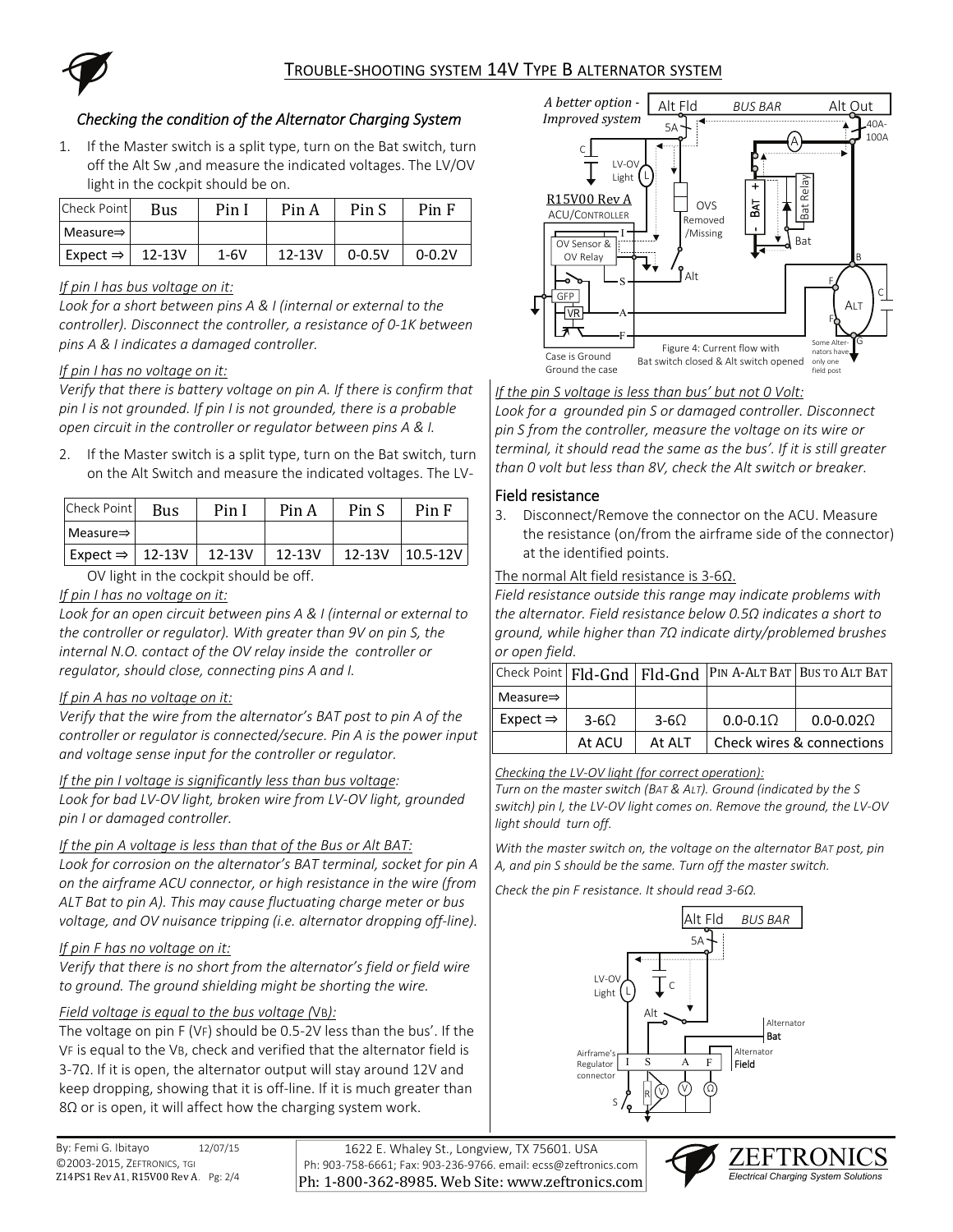

# *HOW THE SYSTEM WORKS*

Figure 1A. Closing just the Bat switch causes the battery relay to close. The closed battery relay applies the bat‐ tery voltage to *pin A* of the alternator controller (ACU, controller, regulator) and the Bus. With voltage on the



The R15V00 Rev A alternator controller is self-protected against alternator with a field-to-ground short. Its builtin **field-to-ground** short protection will turn off the alternator's field, turn the trouble-shooting light (TSL) on the unit red, and the LV-OV light in the aircraft on. The TSL is green when there's battery voltage on pins A and S, and by extension current out of pin F.

bus and the Alt switch off, the LV‐OV light comes on, indicating that the alternator is off‐line. The light comes on because current flows from the battery through the light and the controller's low current path to ground. When there is no power on pin S because the Alt switch is open, pin I has a lower voltage than the bus. This potential difference causes current to flow through the light and the light comes on. *When the LV‐ OV light is on, the Trouble‐Shooting Light (TSL) on the unit comes on red*.

Figure 2A. With the battery switch closed and battery voltage applied to the bus, closing the Alt switch applies battery voltage to *pin S* . With power applied to *pin S,* the internal OV relay's normally open (NO) con‐ tacts closes and connects *pin A* and *pin I*. Connecting pins I and A causes the voltage at pin I and the Bus to be the same, meaning no potential difference exists between the two sides of the LV‐OV light. The lack of potential difference means no current flow through the light and the light goes or stays off. *With the Alt and Bat switches on, the LV‐OV light is off, and the TSL on the unit will turn green.*

Now current flows from the Bat terminal on the Alternator through pin A to the voltage regulator to the field of the alternator. Pin A serves as the remote voltage sense point and the true power input of the controller. In this system the primary function of the OV Sensor is to turn off the Controller if the system experiences OV fault. *With the Alt and Bat switches on, the LV‐OV light is off, and the TSL on the unit will turn green.*

The problem posed by the whole field current (max about 3.5 Amps) flowing from the alternator's Bat terminal to pin A of the controller, is that abnormal increases in wire, connection, or junction resistances may cause poor voltage regulation and or fluctuating charge meter, panel lights, and bus voltage. For this reason, one recommends that mechanics clean and tighten the airframe alternator controller/regulator connector and the controller connectors every annual inspection.

When the engine is running, with power on *pin S*, current flows from the alternator's Bat terminal through the controller's voltage regulator to the alternator's field. The regulator keeps the bus voltage constant (around 14V) by controlling the alternator's field current. It increases the field current with increase in system load and decreases it, with a de‐ crease in the system load.

If the field of the alternator shorts to ground in the R15V00 Rev A alter‐ nator controller the built-in field-to-ground short protection will turn off the alternator's field and cause the TSL on the unit to turn red. When the TSL turns red, the LV‐OV light in the aircraft will come on.

Figure 3A. Over Voltage Protection: If the bus voltage exceeds about 16V, the internal Over Voltage Sensor (OVS) will open the relay contacts be‐ tween pin A and pin I. Doing that will turn off the controller and take the alternator off line.

By: Femi G. Ibitayo 12/07/15 ©2003‐2015, ZEFTRONICS, TGI Z14PS1 Rev A1, R15V00 Rev A. Pg: 3/4

1622 E. Whaley St., Longview, TX 75601. USA Ph: 903‐758‐6661; Fax: 903‐236‐9766. email: ecss@zeftronics.com Ph: 1-800-362-8985. Web Site: www.zeftronics.com